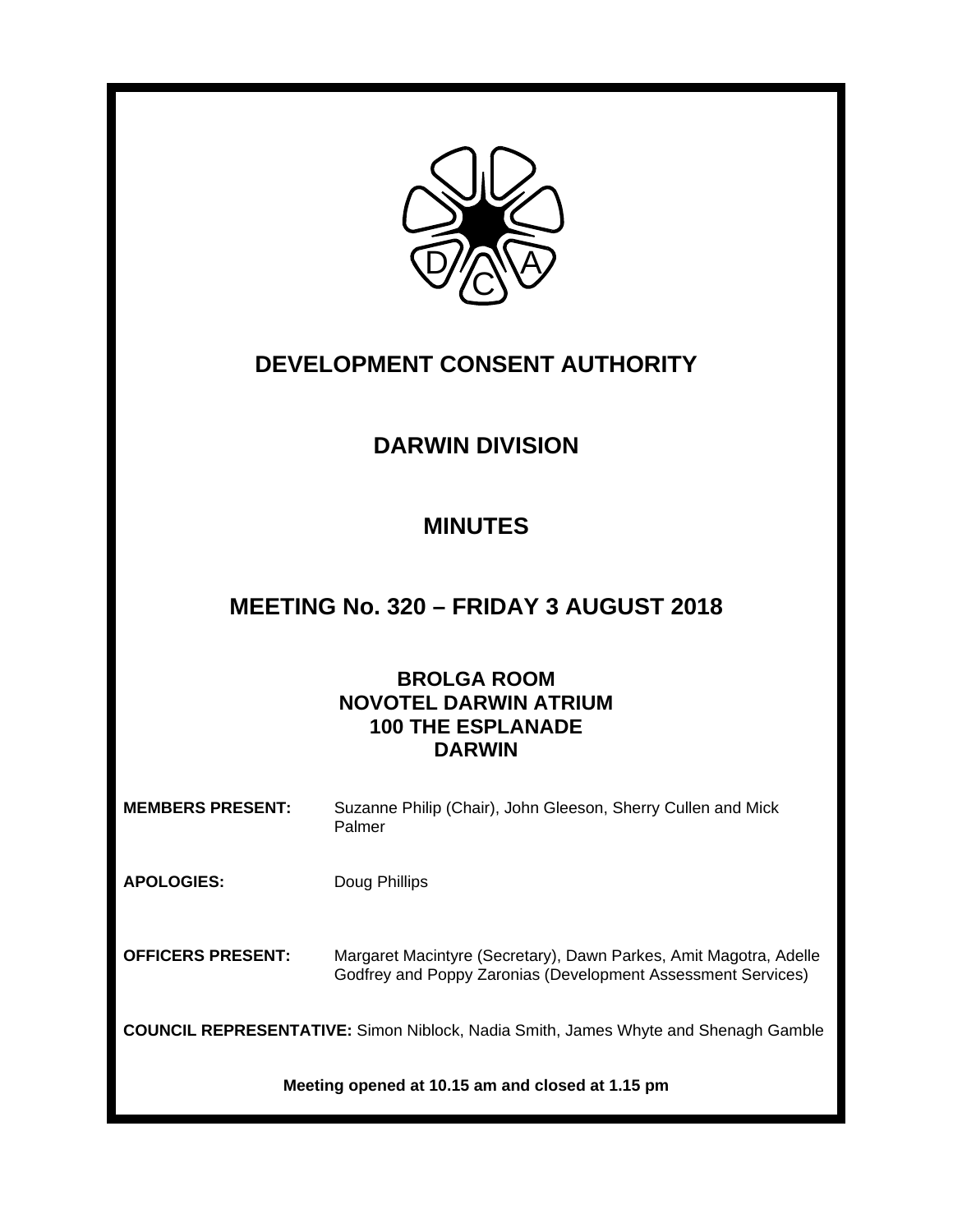**THE MINUTES RECORD OF THE EVIDENTIARY STAGE AND THE DELIBERATIVE STAGE ARE RECORDED SEPARATELY. THESE MINUTES RECORD THE DELIBERATIVE STAGE. THE TWO STAGES ARE GENERALLY HELD AT DIFFERENT TIMES DURING THE MEETING AND INVITEES ARE PRESENT FOR THE EVIDENTIARY STAGE ONLY.** 

#### **ITEM 1 RECONSIDERATION - 2 x 3 BEDROOM MULTIPLE DWELLINGS IN A SINGLE PA2017/0471 STOREY BUILDING LOT 11856 (125) ASCHE STREET, TOWN OF NIGHTCLIFF APPLICANT DARRON LYONS**

DAS tabled a further submission from the submitters dated 2 August 2018.

Mr Darron Lyons (DIPL Developments) attended.

**RESOLVED** That, the Development Consent Authority vary the requirements of Clause 7.3.1<br>**133/18** (Additional Setback Requirements for Residential Buildings Longer Than 1 **133/18** (Additional Setback Requirements for Residential Buildings Longer Than 18 metres and for Residential Buildings Over 4 Storeys in Height) and pursuant to section 53(a) of the *Planning Act*, consent to the application to develop Lot 11856 (125) Asche Street, Town of Nightcliff for the purpose of 2 x 3 bedroom multiple dwellings in a single storey building, subject to the following conditions:

### **CONDITIONS PRECEDENT**

- 1. Prior to the commencement of works (including site preparation), the applicant is to prepare an Environmental and Construction Management Plan (ECMP) to the requirements of the City of Darwin. The ECMP is to address how construction will be managed on the site, and is to include details of waste management, traffic control and haulage routes, stormwater drainage and the use of City of Darwin land during construction. The ECMP should include details of the location of the crane and any holding areas.
- 2. Prior to commencement of works (including site preparation), the applicant is to prepare a dilapidation report covering infrastructure within the road reserve to the requirements of the City of Darwin, to the satisfaction of the consent authority.

#### **CONDITIONS**

- 3. The works carried out under this permit shall be in accordance with the drawings numbered 2017/0471/01 through to 2017/0471/08 endorsed as forming part of this permit.
- 4. The owner of the land must enter into agreements with the relevant authorities for the provision of water supply, drainage, sewerage and electricity services to the development shown on the endorsed plan in accordance with the authorities' requirements and relevant legislation at the time.
- 5. All existing and proposed easements and sites for existing and required utility services must be vested in the relevant authority for which the easement or site is to be created, to the satisfaction of the consent authority.
- 6. Prior to the use/occupation of the development and connection of services (i.e. power and water), the owner of the land must apply for unit/street

Page 2 of 16

| These minutes record persons in attendance at the meeting and the resolutions of the  |  |
|---------------------------------------------------------------------------------------|--|
| Development Consent Authority on applications before it.                              |  |
| Reliance on these minutes should be limited to exclude uses of an evidentiary nature. |  |
|                                                                                       |  |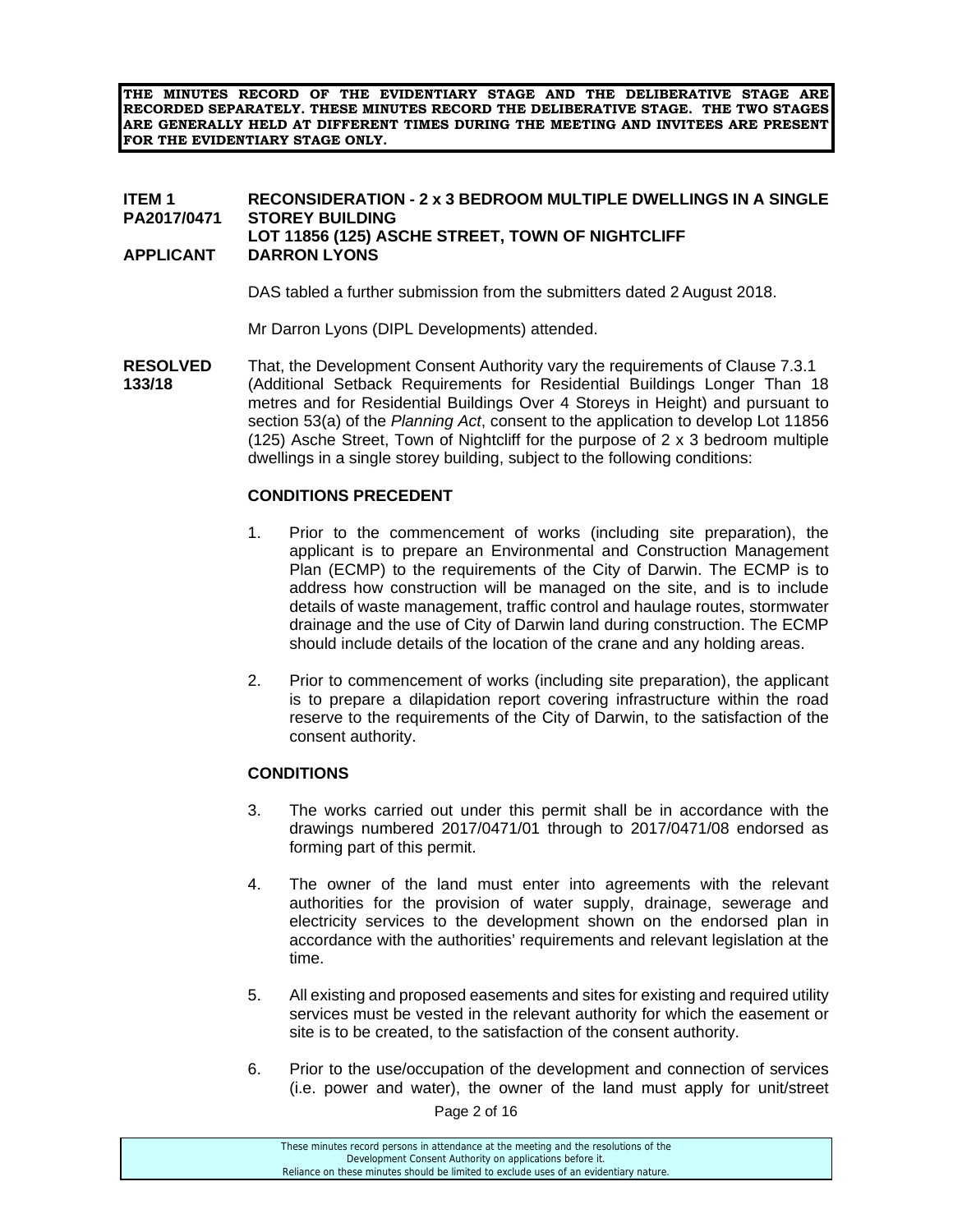addressing from the Surveyor-General of the Northern Territory. This will form the legal address and will be required to be placed on the doors and meters within the development in accordance with the allocation. An Occupancy Permit will not be able to be granted until such time as addressing is obtained.

- 7. Confirmation shall be provided to Development Assessment Services (in the form of an email addressed to the Power and Water Corporation) from a suitable qualified professional confirming that all new number labels have been correctly installed at the Customer's Metering Panel(s) and water meters (where applicable). Please provide a copy of an email addressed to both landdevelopmentnorth@powerwater.com.au and powerconnections@powerwater.com.au.
- 8. The kerb crossovers and driveways to the site approved by this permit are to meet the technical standards of City of Darwin, to the satisfaction of the consent authority.
- 9. The owner shall:
- (a) remove disused vehicle and/ or pedestrian crossovers;
- (b) provide footpaths/ cycleways;
- (c) collect stormwater and discharge it to the drainage network; and
- (d) undertake reinstatement works; all to the technical requirements of and at no cost to the City of Darwin, to the satisfaction of the consent authority.
- 10. Storage for waste disposal bins is to be provided to the requirements of the City of Darwin, to the satisfaction of the consent authority.
- 11. All pipes, fixtures, fittings and vents servicing any building on the site must be concealed in service ducts or otherwise hidden from view to the satisfaction of the consent authority.
- 12. Stormwater is to be collected and discharged into the drainage network to the technical standards of and at no cost to City of Darwin to the satisfaction of the consent authority.
- 13. Soil erosion control and dust control measures must be employed throughout the construction stage of the development to the satisfaction of the consent authority.
- 14. The private open space areas of each dwelling shall be screened on each boundary by:
- (a) the erection of a solid wall or screen fence not less than 1.8m high; or
- (b) fenced to a height not less than 1.8m high and planted with dense vegetation.
- 15. Before the occupation of the development starts the landscaping works shown on the endorsed plans must be carried out and completed to the satisfaction of the consent authority.
- 16. The landscaping shown on the endorsed plans must be maintained to the satisfaction of the consent authority, including that any dead, diseased or damaged plants are to be replace.

| These minutes record persons in attendance at the meeting and the resolutions of the  |
|---------------------------------------------------------------------------------------|
| Development Consent Authority on applications before it.                              |
| Reliance on these minutes should be limited to exclude uses of an evidentiary nature. |
|                                                                                       |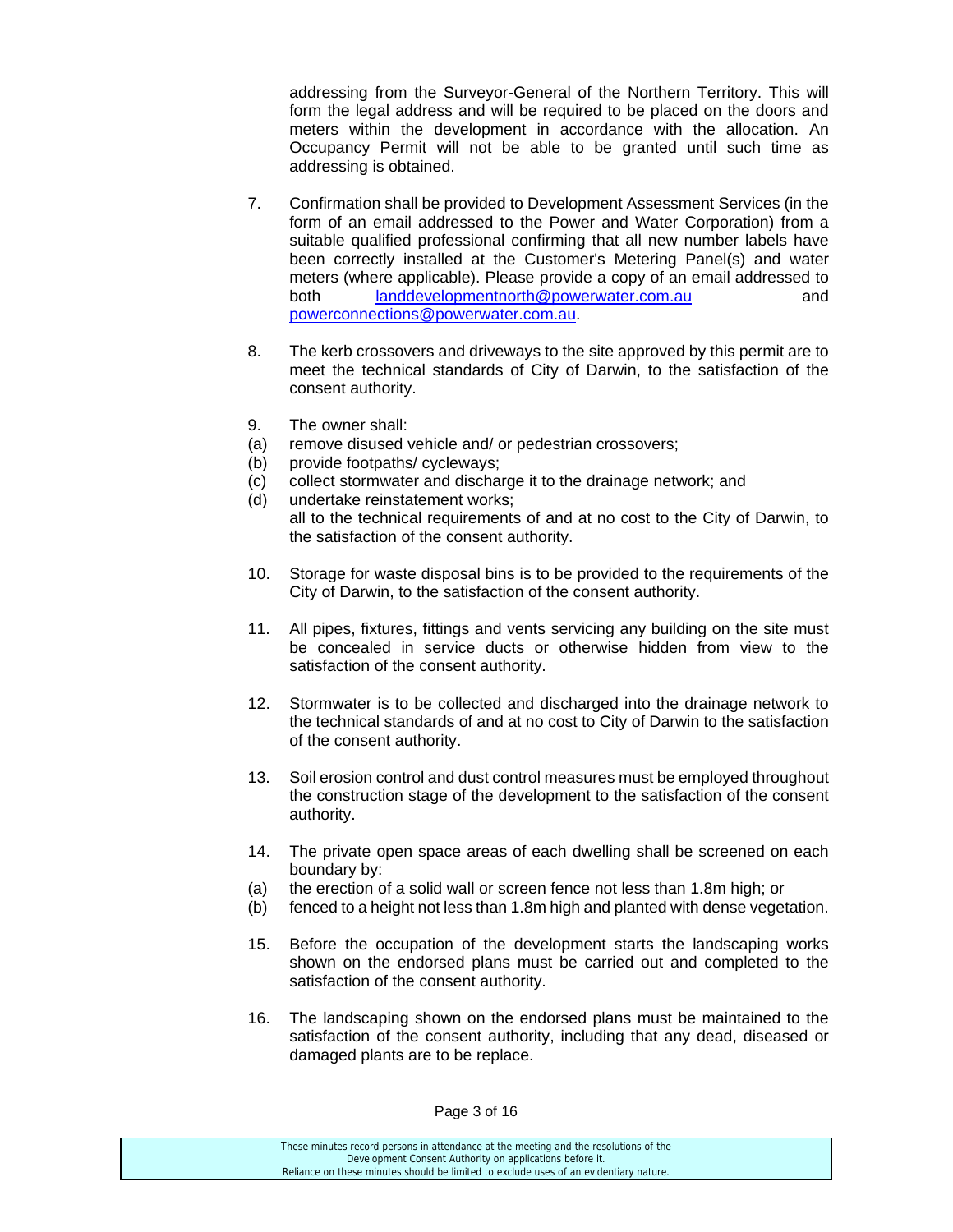- 17. No fence, hedge, tree or other obstruction exceeding a height of 0.6m is to be planted or erected so that it would obscure sight lines at the junction of the driveway and the public street.
- 18. All air conditioning condensers (including any condenser units required to be added or replaced in the future) are to be appropriately screened from public view, located so as to minimise thermal and acoustic impacts on neighbouring properties and condensate disposed of to ground level in a controlled manner to the satisfaction of the consent authority.

### **NOTES:**

- 1. Power and Water Corporation advise that the Water and Sewer Services Development Section (landdevelopmentnorth@powerwater.com.au) and the Power Network Engineering Section (powerconnections@powerwater.com.au) should be contacted via email a minimum of one month prior to construction works commencing to determine servicing requirements and the need for upgrading of infrastructure.
- 2. The Northern Territory Environment Protection Authority advises that construction work should be conducted in accordance with the Authority's Noise Guidelines for Development Sites in the Northern Territory. The guidelines specify that on-site construction activities are restricted to between 7am and 7pm Monday to Saturday and 9am to 6pm Sunday and Public Holidays. For construction activities outside these hours refer to the guidelines for further information.
- 3. This development permit does not grant building approval. You are advised to contact a registered private Building Certifier to ensure that you have attained all necessary approvals before commencing demolition or construction works.
- 4. The Surveyor-General advises you should immediately make application for unit/street addresses to the Survey and Land Records unit on (08) 8995 5362 (surveylandrecords@nt.gov.au).
- 5. Power Network Division advises that the developer shall obtain written approval from the Customer Connections Officer (email PowerConnections.PWC@powerwater.com.au) for compliance on customer's internal electricity reticulation in accordance with Power and Water's current Installations Rules, commencing any electricity installations. Non-compliant customer's electrical installations would cause significant delays to rectify by the Developer prior to power service be made available to the developer for obtaining Permit to Occupancy authorisation.
- 6. Notwithstanding the approved plans, any proposed works (including landscaping) within the road reserve is subject to approval and shall meet all requirements of the City of Darwin, and at no cost to the City of Darwin.
- 7. A permit to work within a road reserve may be required from the City of Darwin before commencement of any work within the road reserve.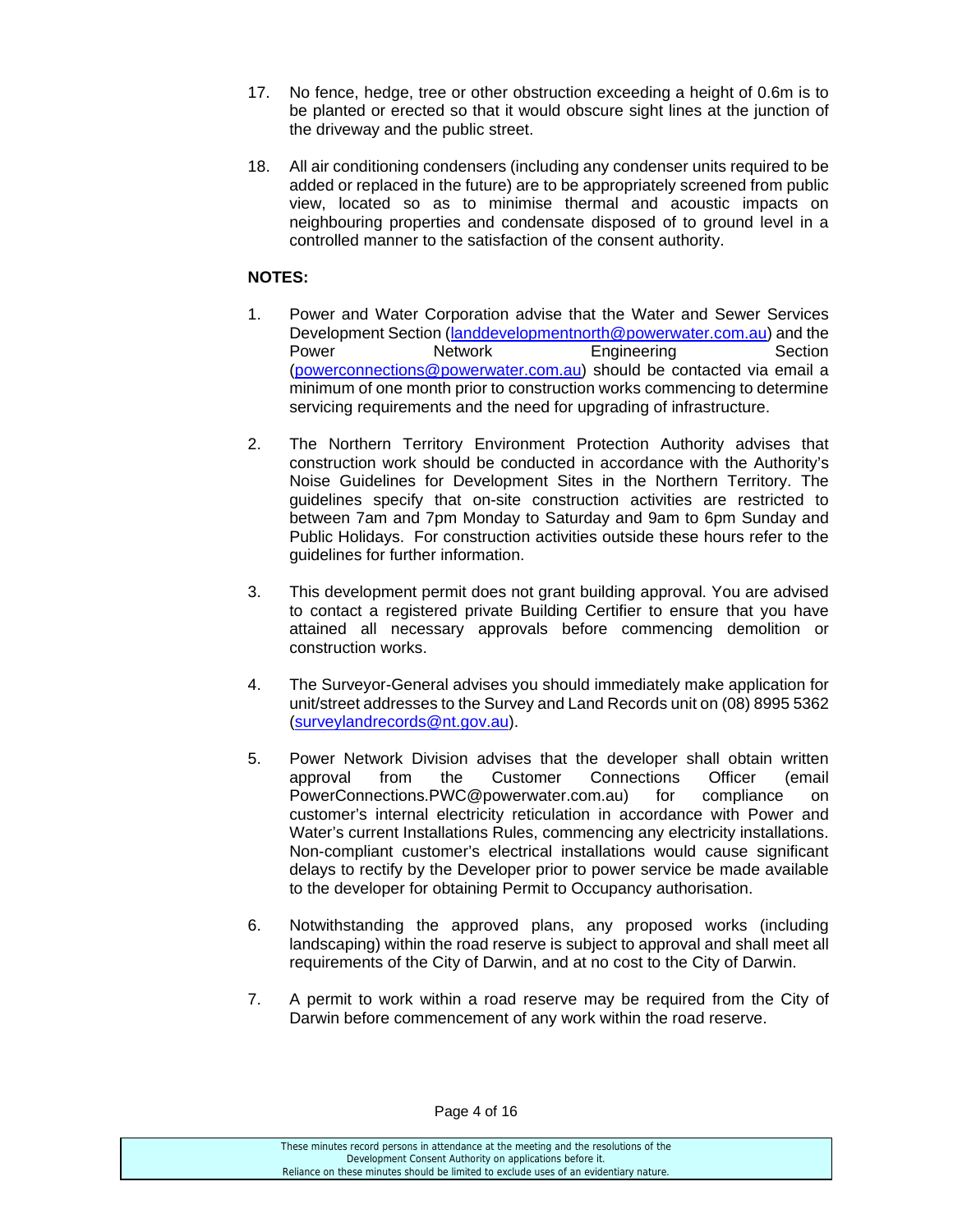#### **REASONS FOR THE DECISION**

1. Pursuant to Section 51(a) of the *Planning Act*, the consent authority must take into consideration the planning scheme that applies to the land to which the application relates.

The Northern Territory Planning Scheme (NTPS) applies to the land, and the site is within Zone SD23 (Specific Use Darwin No.23) of the NTPS. The purpose of Zone SD23 is to facilitate the subdivision, use and development of the land as a residential estate that provides for housing choice through a range of lot size and housing types. Land may be developed for multiple dwellings with consent, where identified on the land use drawing endorsed under the zone. The land is identified for multiple dwellings on the land use drawing endorsed through the Muirhead subdivision and the proposal is consistent with that drawing.

2. Pursuant to Clause 2.5 (Exercise of Discretion by the Consent Authority) of the Northern Territory Planning Scheme the Authority may consent to a development that does not meet the standard set out in Part 4 and 5 of the Planning Scheme where it is satisfied that special circumstances justify the granting of consent.

A variation to the Clause 7.3.1 (Additional Setback Requirements for Residential Buildings Longer than 18 m and for Residential Buildings over 4 Storeys in Height) is granted given that the proposal satisfies the purpose of the clause based upon the following reasons:

- The requirement of 4.5m setbacks for side boundaries on the lot adjacent to the north-west rear boundary will assist in providing a minimum 6m separation, and maintaining breeze penetration between dwellings. This increased separation will also assist in minimising any adverse effects of building massing when viewed from adjacent property.
- The length of the building along the rear boundary is 24.40m and the non-compliance is limited to a length of 17.8m only. The remaining part of the building is setback 3m from the affected boundary.
- the building design offers wall cladding and variation through the use of varying roof heights and angles to minimise the effect of building massing when viewed from adjoining land.
- 3. Pursuant to section 51(e) of the *Planning Act*, the consent authority must take into consideration any submissions made under Section 49, and any evidence or information received under section 50, in relation to the development application.

One public submission was received from the owners' of Lot 10725 (4) Trainer Street. Additional comments were also received from the submitter in response to the additional material submitted by the applicant.

While acknowledging the issue of drainage control has been addressed in the amended plans, the submitter raises concerns

Page 5 of 16

| These minutes record persons in attendance at the meeting and the resolutions of the  |  |
|---------------------------------------------------------------------------------------|--|
| Development Consent Authority on applications before it.                              |  |
| Reliance on these minutes should be limited to exclude uses of an evidentiary nature. |  |
|                                                                                       |  |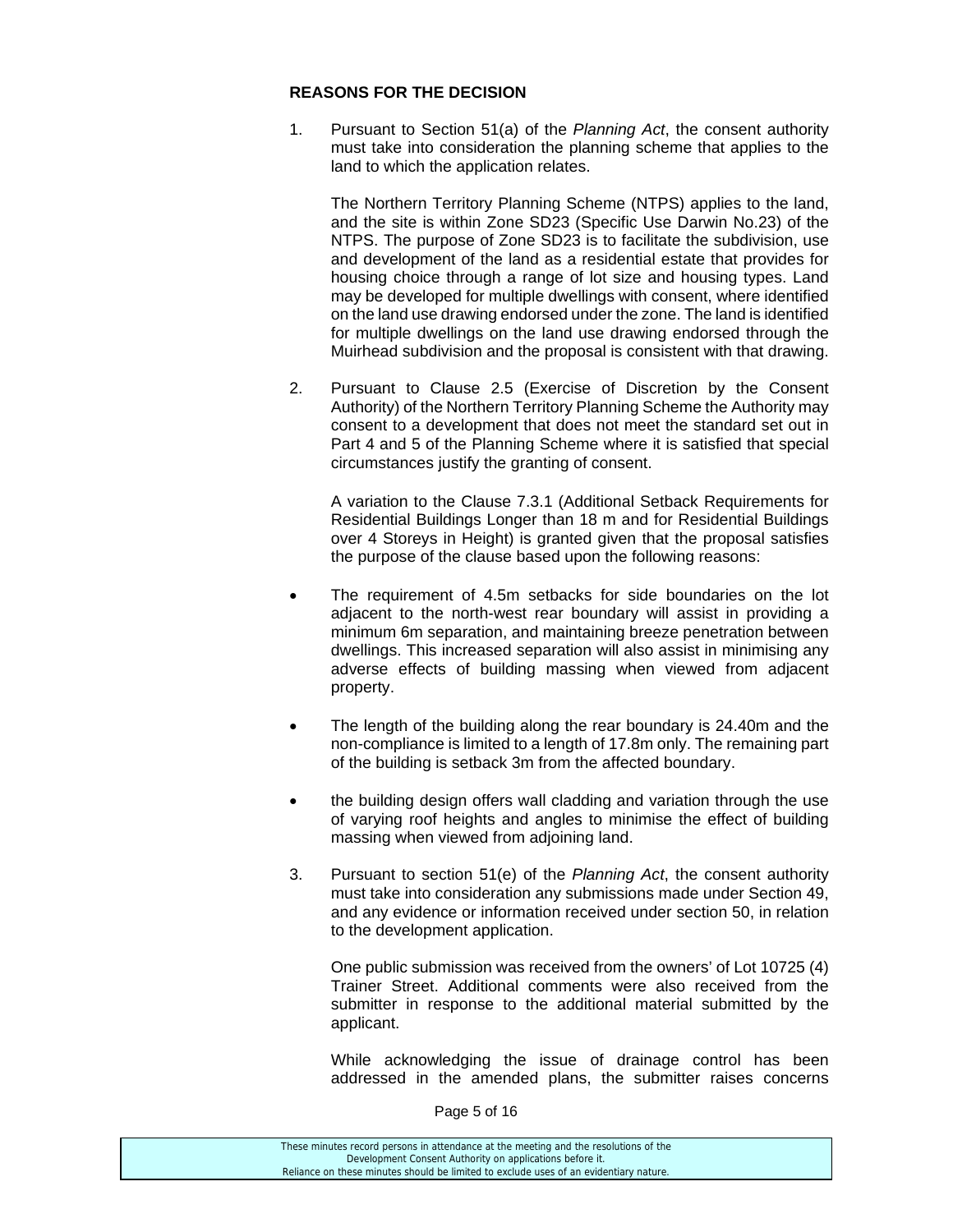regarding the position of the driveway on Trainer Street and open carpark and concreted driveway adjacent to the common side boundary of 4 Trainer Street and the proposed development. The Authority considered the submission in detail and noted that PWC (Power Networks) raised no concerns regarding location of power box on the driveway. Further, the Authority notes that the location of driveway is typically to the requirements of the relevant service authority (City of Darwin in this instance) and a condition has been included on the permit to ensure that the kerb crossovers and driveways meets the requirements of the service authority. In relation to the open carpark provided adjacent to the garage the NTPS does not stipulates any setback requirements for an open carpark. The amended plans provided by the applicant shows a slat screen fencing shall be provided along the boundary to the length of the car park for screening.

4. Pursuant to Section 51(j) of the *Planning Act*, the consent authority must take into consideration the capability of the land to which the proposed development relates to support the proposed development and the effect of the development on the land and on other land, the physical characteristics of which may be affected by the development. Also, pursuant to section 51(m) of the *Planning Act*, the consent authority must take into account the public utilities or infrastructure provided in the area in which the land is situated, the requirement for public facilities and services to be connected to the land and the requirement, if any, for those facilities, infrastructure or land to be provided by the developer for that purpose.

No land capability concerns were identified as part of the assessment. The proposal complies with the anticipated density in this location and is situated within a newly created subdivision. Conditions on the development permit require submission of a construction management plan and a dilapidation report as requested by the City of Darwin.

5. Pursuant to Section 51(n) of the *Planning Act*, the consent authority must take into consideration the potential impact on the existing and future amenity of the area in which the land is situated.

The land is zoned to accommodate the development of multiple dwellings, and the proposal is consistent with the required dwelling density, height and landscaping requirements. No undue amenity impacts are anticipated.

ACTION: Notice of Consent and Development Permit

#### **ITEM 2 OFFICE AND GROUND LEVEL COMMERCIAL TENANCIES IN A 10 STOREY PA2018/0158 BUILDING PLUS TWO LEVELS OF BASEMENT CAR PARKING LOT 2365 (38) CAVENAGH STREET, TOWN OF DARWIN APPLICANT MASTERPLAN NT**

 That, pursuant to section 97(1) of the *Planning Act*, Ms Sherry Cullen a member of the Darwin Division of the Development Consent Authority declared a conflict of interest and was not present during or took part in the deliberation or the decision of the Division in relation to this item.

Page 6 of 16

| These minutes record persons in attendance at the meeting and the resolutions of the  |
|---------------------------------------------------------------------------------------|
| Development Consent Authority on applications before it.                              |
| Reliance on these minutes should be limited to exclude uses of an evidentiary nature. |
|                                                                                       |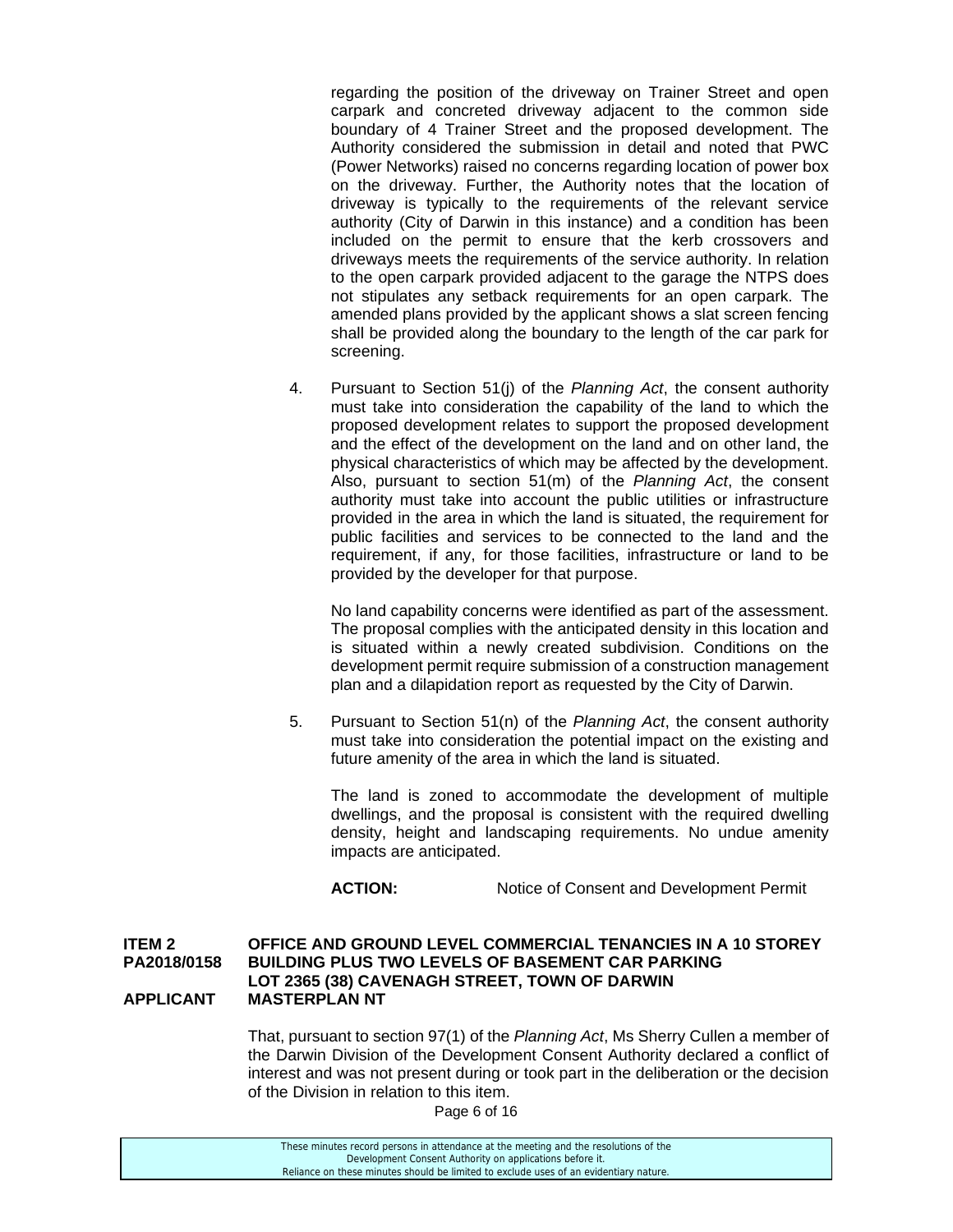DAS tabled a further submission from PLan.

 Mr Jack Priestley (MasterPlan), Mr Michael Grassi (Podia), Mr William Phillips (Sandran) and Ms Kirby Dickenson (Sandran).

 Submitters in Attendance – Mr Dave Pearson (on behalf of Mantra Resorts Australia Pty Ltd), Mr Michael and Mrs Louise Michie.

**RESOLVED** That, pursuant to section 46(6)(b) of the *Planning Act*, the Development Consent **134/18** Authority defer consideration of the application to develop Lot 2365 (38) Cavenagh Street, Town of Darwin for the purpose of office and ground level commercial tenancies in a 10 storey building plus two levels of basement car parking, to require the applicant to provide the following additional information that the Authority considers necessary in order to enable the proper consideration of the application:

- Further information and lodgment of a variation application to address the impact of the development on Development Permits DV418 & DV898 which relate to the existing development at Lot 5396 Town of Darwin and the car parking which is required through those permits over Lots 2396 & 2397. The further information is required due to the related car park development over Lots 2396 & 2397 and to ensure that the parking for the existing development on Lot 5396 is properly considered.
- Further resolution of the traffic concerns raised in the technical comments by the City of Darwin dated 15 May 2018, including confirmation that the related car park development of Lots 2396 & 2397 and of the physical changes likely to be required to accommodate the development within the road network.
- To allow further submissions to be received on the additional material provided during assessment by interested persons that made submissions under section 49 of the *Planning Act*.
- Further information and/or amended plans to address sub-clause 8.2(m) of the Planning Scheme being the provision of landscaping to reduce the visual impact and providing shade and screening of open expanses of pavement and car parking for the related car park development at Lots 2396 & 2397.

#### **REASONS FOR THE DECISION**

- 1. Further information and lodgement of a variation application is required to ensure that the related development of Lots 2396 & 2397 addresses the parking requirements for the existing development at Lot 5396 Town of Darwin, having regard to the previous determinations of the consent authority and the development permits issued under the *Planning Act.*
- 2. Pursuant to section 51(j) of the Planning Act, the consent authority must take into consideration the capability of the land to which the proposed development and the effect of the development on land and on other land. The consent authority requires an assurance that the related development of Lots 2396 & 2397 is capable of being accommodated within the road network, plus a greater level of understanding as to the likely changes required to the road network to enable the proper consideration of the application including to appreciate the impact of the development on the site and surrounding area.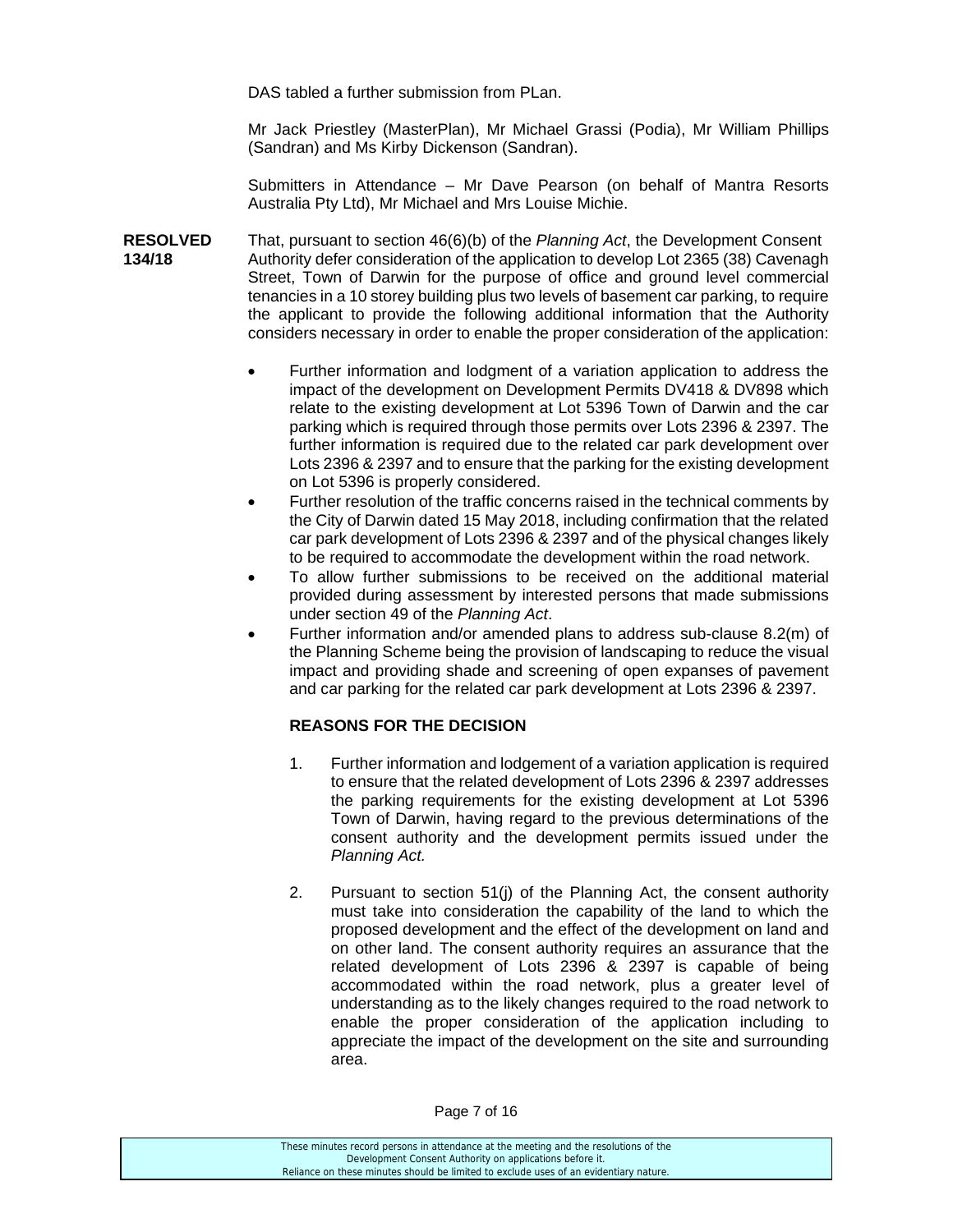3. Pursuant to section 51(m) of the *Planning Act*, the consent authority must take into account any submissions made under section 49, and any evidence or information received under section 50, in relation to the development application. The deferral of the application allows additional time in which public submissions can be received in relation to further material provided during assessment, to ensure an adequate time for review for interested persons and consideration by the consent authority of those submissions. During the original exhibition of the proposal, 3 public submissions were received, plus 1 late submission. Prior to the public hearing, 2 further submissions were received citing that insufficient notice was provided to accept public comments.

 Of the original submissions received and of those submissions made in person at the public hearing, the consent authority has taken into account the matters raised. The concerns include negative impacts to Mantra Pandanus including during demolition and construction, including traffic and noise impacts, the location of the driveway entrance on Litchfield Street, the proximity of the loading bay to an alfresco dining area on the adjacent land, the impacts of dust during construction, concern regarding asbestos removal, safety concerns including construction of the basement, the noise of air conditioning equipment, plus the impact of property values and matters concerning government spending on development projects.

 The consent authority has considered the submissions made and has found that a number of the issues raised relate to the demolition of the existing building, which is not subject to approvals under the *Planning Act*. Conditions would be included on any permit issued relating to traffic management and dust as part of building construction. The City of Darwin has requested a traffic impact assessment be prepared with respect to the development and has confirmed that turning paths have been provided and allow for appropriate access for service vehicles using the loading bay. Further to this, the consent authority will request that the traffic impact assessment and also the waste management plan both confirm that waste collection from the site can occur within the designated loading area. Conditions would be included on any permit issued to require that all loading and unloading must occur on site including waste collection, and that the use and development of the land must be managed such that the amenity of the area is not detrimentally affected, through the transport of goods to/from the site, the appearance of the building, or the undue emission of noise or smells. The developer would have obligations under the *Waste Management and Pollution Control Act* if any asbestos was uncovered. Shoring and hording requirements for basement excavation, including for any seismic activity would be covered as part of building and structural certification requirements. A roof and screens are proposed to the plant level where air conditioning will be located which will assist in reduce noise transfer between buildings.

 Further issues made at the public hearing related to a commitment of construction times. The *Noise Guidelines for Development Sites* produced by the Department of Environment and Natural Resources and provides that construction can occur from 7am Monday to Saturday and 9am on Sunday and public holidays. The consent authority notes that the applicant has made a commitment beyond this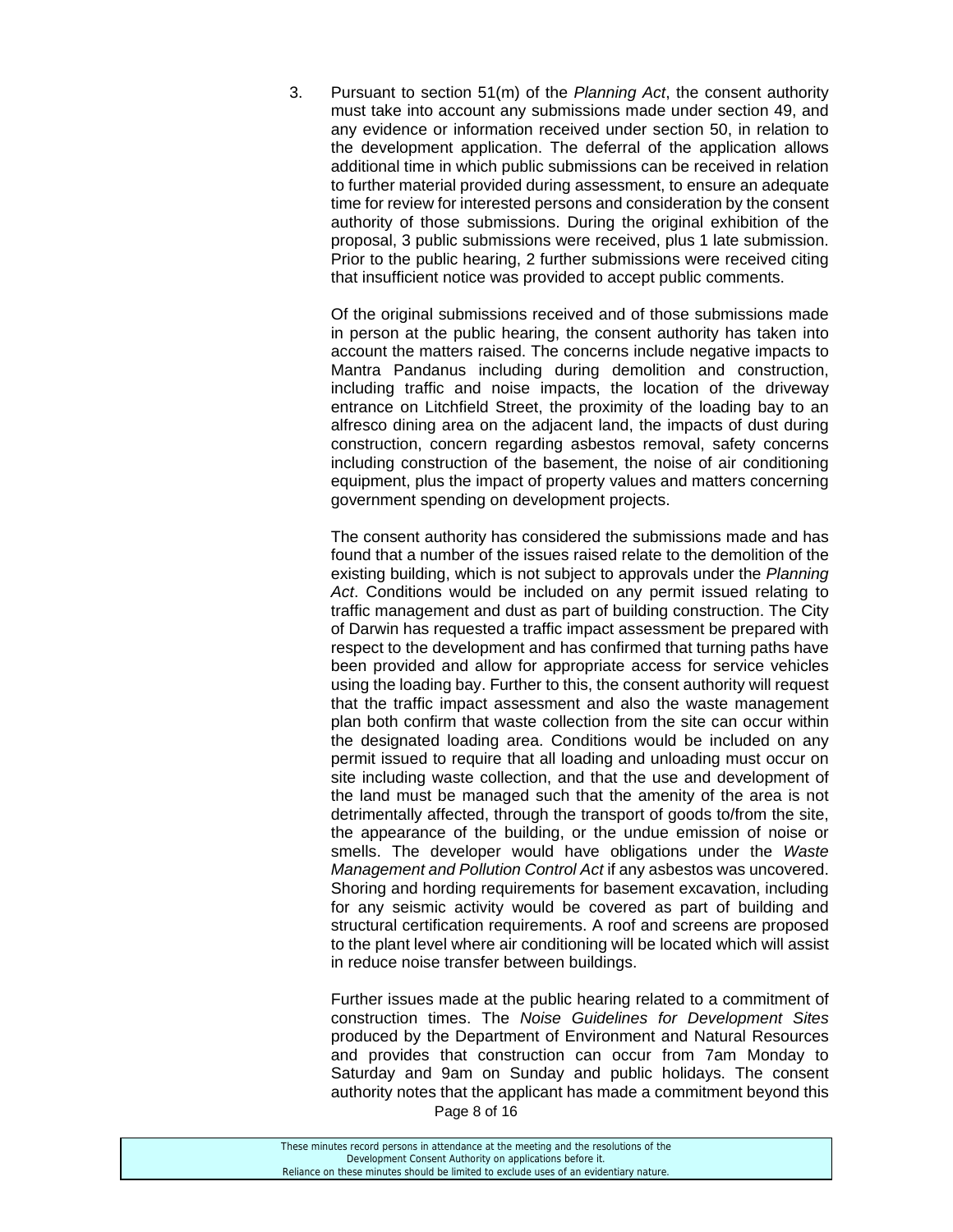such that construction works will not commence until 8am on site Monday to Saturday.

 A concern also related to the design of the awning at street level with regard to the cantilevered design and glass materials. The consent authority noted the location of the colonnade at ground level providing an additional pedestrian accessible area for shelter and that the City of Darwin has requested the glass be appropriately tinted. Building certification will ensure the awning is appropriately designed to withstand cyclonic conditions.

 There was also a concern that the application was submitted in two parts (office and car park developments), and whilst each could be separately determined, the authority will proceed with considering both applications in parallel.

- 4. Clause 8.2(m) of the Planning Scheme requires that developments provide landscaping to reduce the visual impact and provide shade and screening of open expanses of pavement and car parking. Further information in response to this clause should address the requirement to provide shade to open expanses of car parking and to explore opportunities for the inclusion of landscaping, for example through raised planter beds. The applicant's comments regarding the aisle widths being larger than that typically required through Clause 6.5.3 of the Planning Scheme to allow for appropriate vehicle access are noted. The authority also notes the applicant's commitment to funding to provide an improved pedestrian experience along Litchfield Street at ground level.
- 5. In addition to the deferral of the application, the consent authority made determinations with respect to a number of matters required to be taken into account pursuant to Section 51(a) of the *Planning Act* being the planning scheme that applies to the land to which the application relates.
- (a) The purpose of Zone CB (Central Business) is to provide for a diversity of activities with a commitment to the separation of incompatible activities, and building form and design is expected to be sensitive to the needs to pedestrian movement and facilitate the creation of safe and active street frontages and public places and a vibrant commercial precinct. The building aligns with the broader intent of Zone CB in providing development which is of high architectural quality and presents well to the street frontages in terms of pedestrian amenity and activation, particularly the Cavenagh Street and Knuckey Street frontages. Variations to Clause 6.5.2 (Volumetric Controls in Central Darwin) have been considered and overall the building provides an overall height and scale comparable to a complying design expected in Zone CB.
- Page 9 of 16 (b) Clause 6.3.2 (Volumetric Control in Central Darwin) ensures that the siting and mass of buildings within Central Darwin promote a built form that maximises the potential for view corridors to Darwin harbour, the penetration of daylight and breeze circulation between buildings, privacy for residents of adjoining properties, and a built form that reasonably anticipates the future development of adjoining sites. This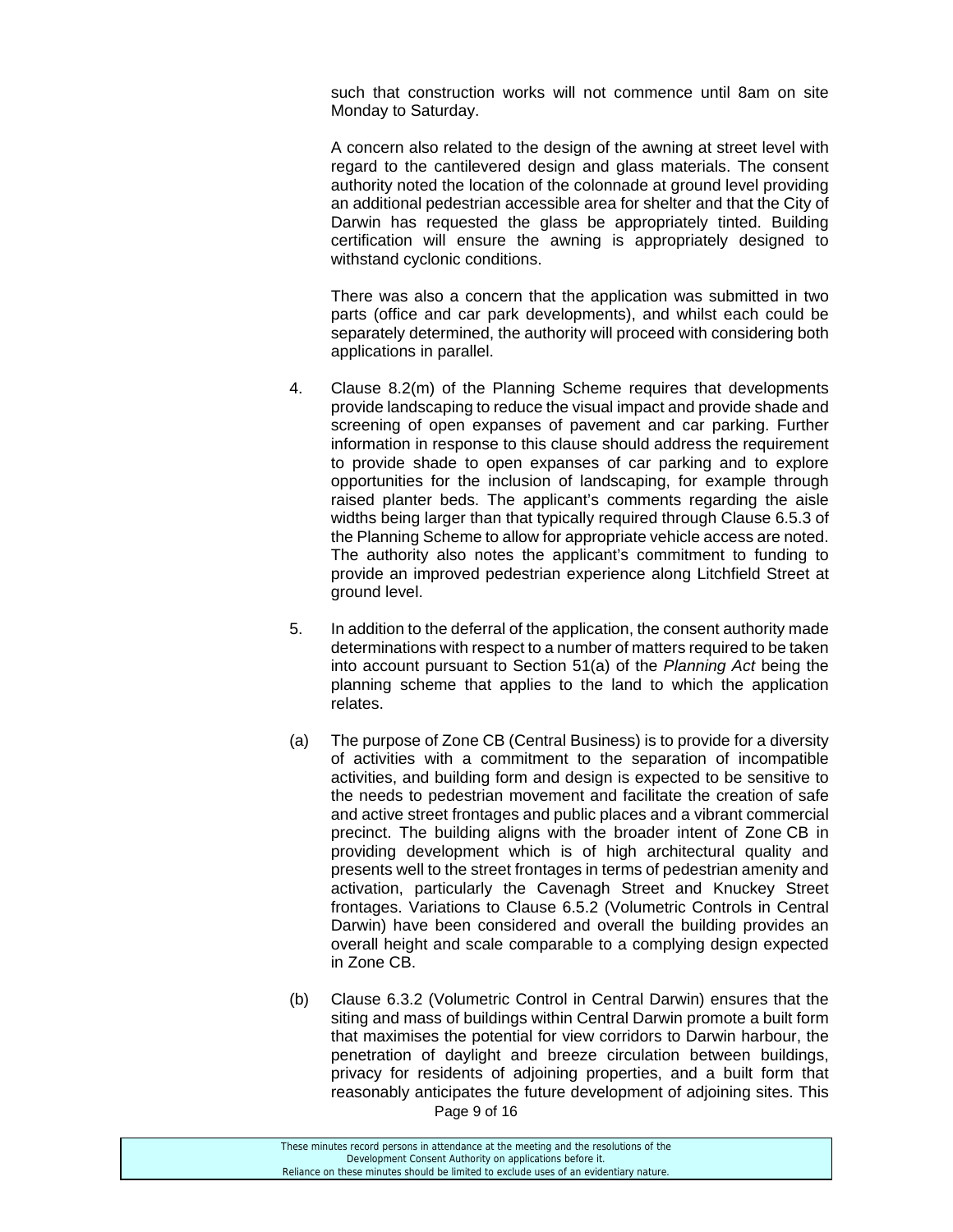clause requires that development be constructed with a Tier 1 / podium up to 25m with 6m setbacks applying to windows to habitable rooms, balconies and verandahs only, and a Tier 2 / tower above with a maximum floor area of 1,200m<sup>2</sup> per tower, setback 6m from each boundary with building lengths of not more than 75% of the total length of each adjacent boundary. Levels  $6 - 9$  of the building form part of Tier 2 as they are above the 25m height with non-compliances to the floor area, setbacks and dimensions. These levels form the extension of a taller Tier 1, up to a maximum height of 41m. Levels 6 - 8 extend boundary to boundary with the extent of non-compliance being less at level 8 given the location of balcony, and also less at level 9 given the larger setback to the screened plant enclosure. The building also includes a stairwell core along the north-west boundary at all levels.

 The applicant presented special circumstances to the consent authority which satisfied the identification of special circumstances pursuant to Clause 2.5 (Exercise of Discretion by the Consent Authority), being:

 With respect to maximising the potential for view corridors to Darwin harbour, the applicant has demonstrated that the development is of relatively modest scale, with the impact of the volumetric controls affecting levels 6 – 9 only, and the building having a total height of 41m. The applicant has prepared comparison drawings indicating a building with the same net floor area with compliant car parking and volumetric controls demonstrating a striking impact on views of this comparison building.

 The main opportunity for views are from the upper levels of buildings, along road corridors. Analysis of the road layout in the CBD shows that view corridors from the adjacent Lot 2364 Town of Darwin towards the south-east along Cavenagh Street from the site terminate, due to the existing developments at 13 & 15 the Esplanade (Harry Chan Avenue), which are developed as 9 storey buildings. Also, the potential for views along the upper levels of the Litchfield Street corridor terminate due to the road layout. The greatest impact for views from adjacent sites towards the Darwin harbour are along Knuckey Street, both towards the south-west and towards the north-east. The existing Mantra Pandanus building, and also the Evolution building predate the current Planning Scheme volumetric requirements and have narrow/nil setbacks to Knuckey Street. Having regard to (d) and the reasonable/future development of nearby development sites along the same side of Knuckey Street further to the south-west, views are already impacted by the existing buildings and are unlikely to be worsened. The applicant has prepared view perspectives of the impacted levels of the Mantra Pandanas building which demonstrate the very thin harbour aspect impacted and marginal impacts as a result of the reduced setbacks and larger floor area for levels  $6 - 9$ . The perspectives also demonstrate that the lower building form results in a vastly improved amenity outcome from the residents of the adjacent Mantra Pandanus building. The design of the building is also noted as including larger setbacks to level 8 and 9 along the Knuckey Street view corridor.

 The design includes internal atriums which whilst contributing to a larger non-compliance with the volumetric controls, provide an important amenity feature in a high quality commercial building, including for the provision of light and airflow.

Page 10 of 16

| These minutes record persons in attendance at the meeting and the resolutions of the  |  |
|---------------------------------------------------------------------------------------|--|
| Development Consent Authority on applications before it.                              |  |
| Reliance on these minutes should be limited to exclude uses of an evidentiary nature. |  |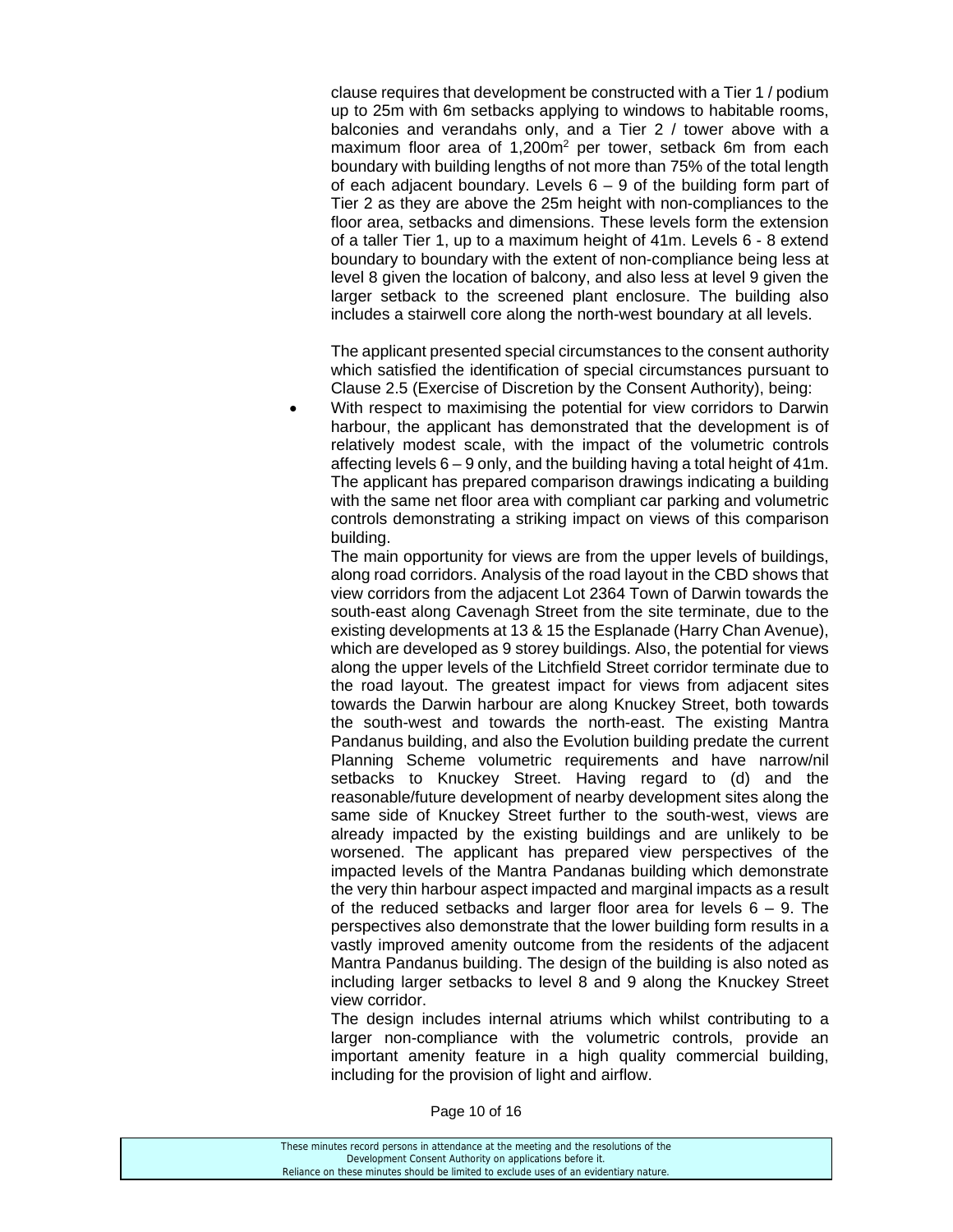- With respect to the penetration of daylight and breeze circulation, the applicant acknowledged that the existing 2 storey building at Lot 2364 to the north-west may one day be developed. The applicant undertook a breeze study to determine the impacts on the adjacent Lot 2364 Town of Darwin. The applicant identified that the design would not impact on the prevailing afternoon breezes from the north-west given the breezes would reach the adjacent site first. The applicant also identified that the design would have a modest impact on breezes at the four levels impacted by the volumetric controls (levels  $6 - 9$ ) for the prevailing morning breezes from the south-east, however that the benefits of a shorter building overall which does not interrupt breeze circulation at higher levels being a superior design outcome to that of a complying proposal. The applicant also presented that the effect of daylight would be most noticeable to lots to the south, however the building is separated by road frontages in this direction and the impact of the volumetric variations not likely to be undue on the penetration of daylight.
- The inclusion of the basement car park in reducing the overall building height, which reduces the overall mass of the building and also as it improves the appearance of the building in terms of its interaction with the public realm and the benefit of encouraging passive surveillance over surrounding public spaces through the office floors (rather than above ground car parking levels).
- That privacy is not impacted by the design due to the building having three street frontages and the north-west boundary wall preventing any impacts to any future development on the adjacent Lot 2364.
- The height of the ground floor extending above a typical storey, which marginally increases the height of the overall building, however has merit in achieving the objectives of Clause 6.3.3 which encourage the use of full height clear glass frontages and alfresco dining in order to generate a greater interaction with the street. This is particularly important given the location of the building centrally within the Darwin CBD and having a high level of pedestrian activity. The building provides an excellent design outcome including an exceptional design standard, addressing the siting and mass of the building through coordinated facades, the variation of materials, colours and finishes and the banding of the overall form. This is particularly given the location of the building centrally located within the Darwin CBD. Overall the consent authority was satisfied that the impact of the non-

compliances on the design is equal to that of a complying building and special circumstances identified to address the extent of variation sought.

(c) The purpose of Clause 6.3.3 is to promote exemplary urban design in Central Darwin and requires active street frontages, providing awnings, and limiting services at street level. The building responds to requirements of this clause including in providing a covered pedestrian colonnade to the full length of Knuckey Street and for the majority of the Cavenagh Street frontage, which enables an area within the site which is attractive, safe and functional for pedestrians, in providing basement car parking, and in providing building entrances and clear glass windows to the Cavenagh Street and part of the Knuckey Street frontages. The design of the building at ground level was amended during assessment to reduce the extent of crossovers to the Litchfield

Page 11 of 16

| These minutes record persons in attendance at the meeting and the resolutions of the  |
|---------------------------------------------------------------------------------------|
| Development Consent Authority on applications before it.                              |
| Reliance on these minutes should be limited to exclude uses of an evidentiary nature. |
|                                                                                       |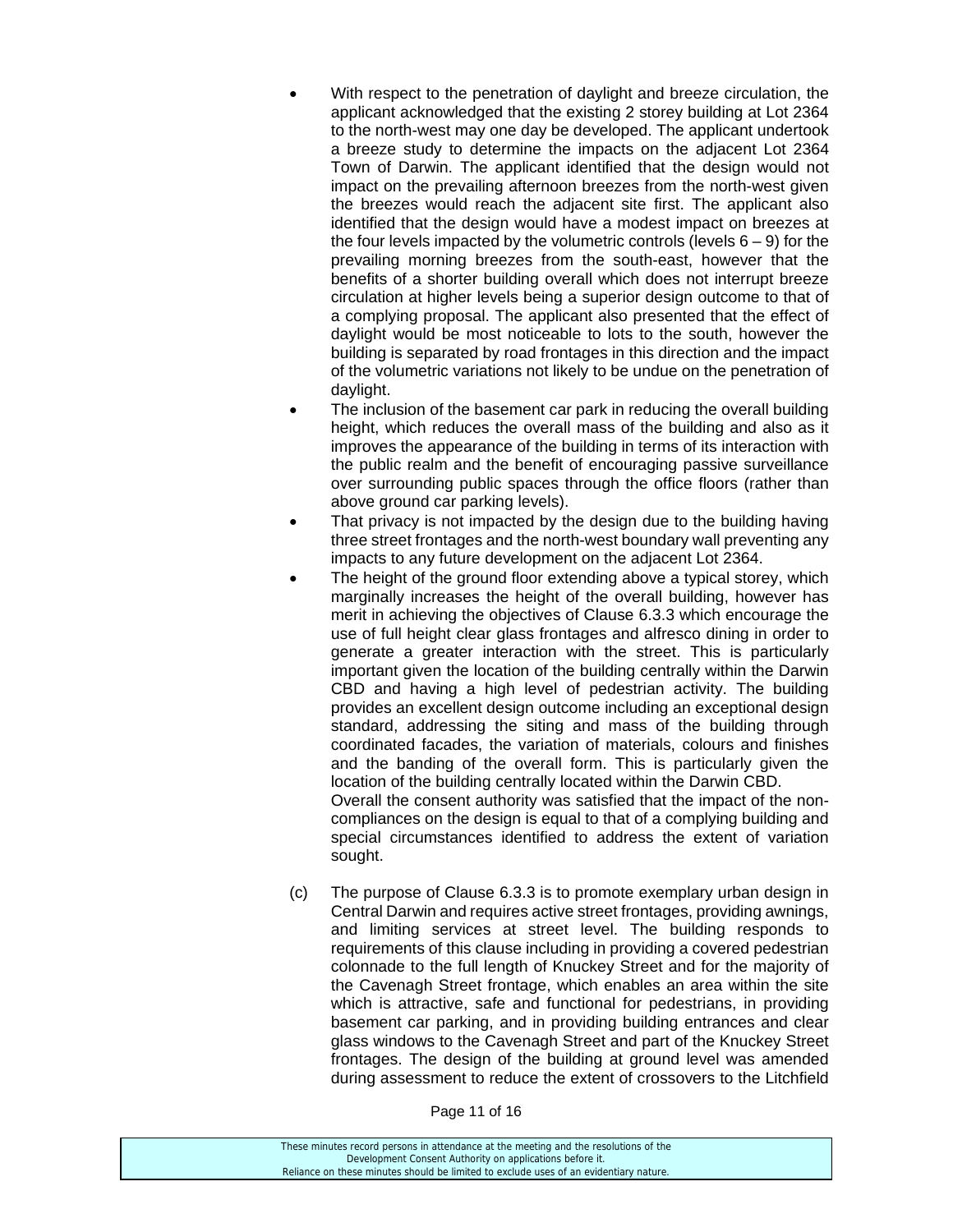Street frontage and the building now exceeds the 75% active street frontage requirements.

 The applicant has sought a variation to the part of this clause that requires full length awnings to each street frontage. The authority determined that the development will be required to extend the street awning along the Cavenagh and Litchfield Street frontages through a condition of any future development permit issued, such that full length awnings are provided to all street frontages as required by Clause 6.3.3. The circumstances suggested by the applicant to vary this part of the clause have been noted, including there being architectural merit in separating the stairwell core, that the adjacent site does not provide an awning, and that the ground level colonnade provides additional shelter beyond that which would normally be expected within the site boundary. The consent authority failed to find special circumstances to vary this part of the clause. The extension of awnings to the Cavenagh and Litchfield Street frontages will allow for a continuous pedestrian shelter as the development of the adjacent site can one day be anticipated and will also require a full length awning. The site is also centrally located within the Darwin CBD with a high level of pedestrian traffic along all street frontages.

- (d) Clause 6.6 (Loading Bays) provides for the loading and unloading of vehicles associated with the use of the land. The clause requires 7 loading bays be provided for an office development of this size however a single loading dock is provided. The provision of a single loading bay is considered acceptable given the predominant use of the building as offices and as the expected delivery needs for offices is lower than other retail uses. The applicant has outlined that the loading is sufficient to service the building with the design accepted by the City of Darwin. The consent authority also noted that the applicant has investigated the provision of basement loading however this would have impacts on the achievement of active frontages at street level due to access requirements. Conditions would be included on any permit issued to require that all loading and unloading must occur on site including waste collection, and that the use and development of the land must be managed such that the amenity of the area is not detrimentally affected, through the transport of goods to/from the site, the appearance of the building, or the undue emission of noise or smells.
- (e) Clause 6.5.3 (Parking Layout) ensures that a car parking area is appropriately designed, constructed and maintained for its intended purpose. The design is functional, however a non-compliance identified where 2 x spaces are provided as the last space at the end of an aisle but the driveway adjacent does not extend 1m beyond the last space. A condition would be included on any permit issued requiring a suitably qualified person confirm the parking design meets the applicable Australian Standard where it varies from the Clause requirements.
- 6. The consent authority also noted a request from the City of Darwin to have conditions precedent that prior to the commencement of works, approval for driveway access and landscaping within the road reserve be sought and these would be included on any permit issued.

Page 12 of 16 **ACTION** Advice to applicant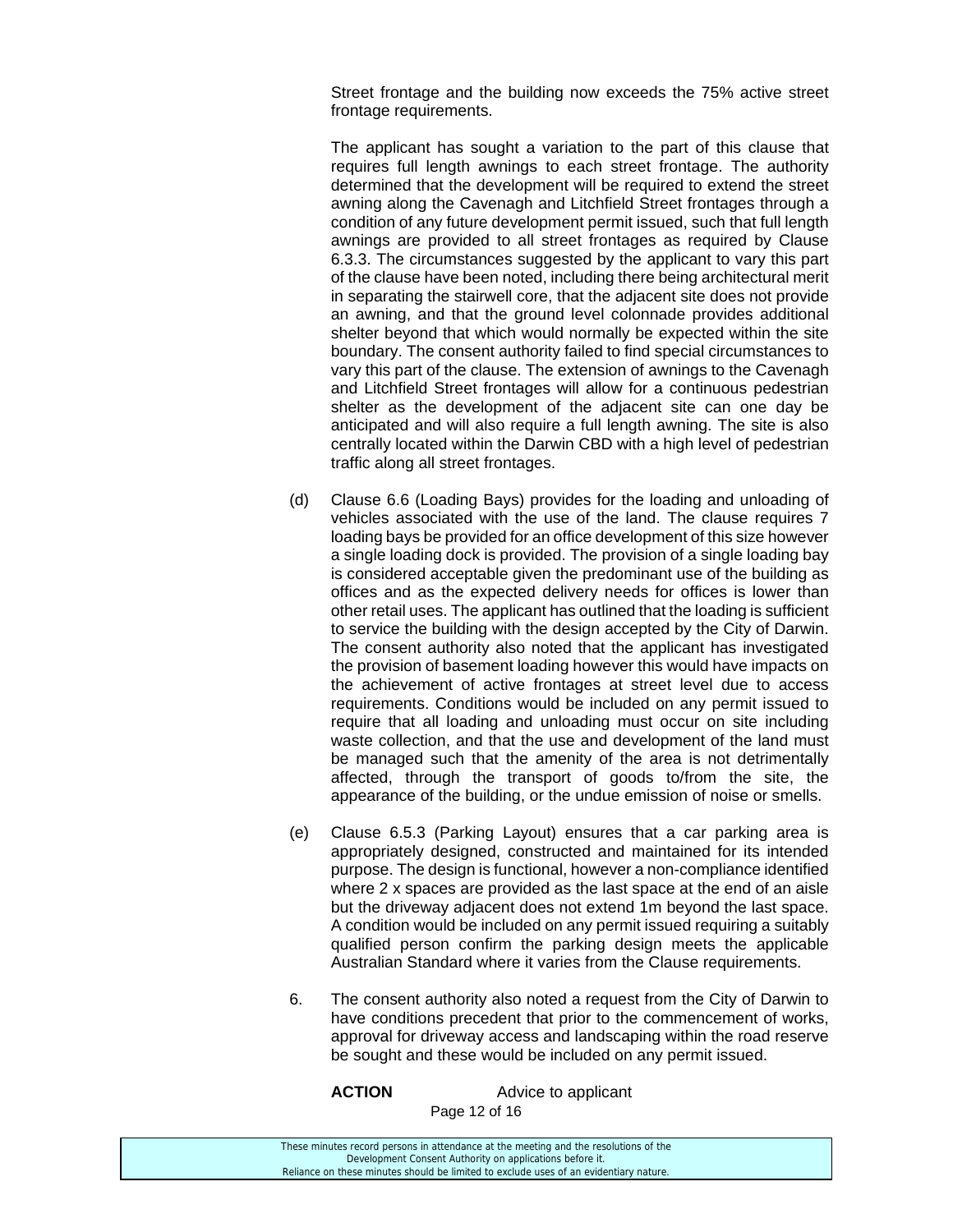#### **ITEM 3 7 STOREY CARPARK (320 SPACES) PA2018/0159 LOTS 2396 & 2397 (14 & 12) LITCHFIELD STREET, TOWN OF DARWIN APPLICANT STEWART HOCKING**

 That, pursuant to section 97(1) of the *Planning Act*, Ms Sherry Cullen a member of the Darwin Division of the Development Consent Authority declared a conflict of interest and was not present during or took part in the deliberation or the decision of the Division in relation to this item.

DAS tabled further submissions from PLan and Mr Glen & Mrs Georgina Tatam.

 Mr Jack Priestley (MasterPlan), Mr Michael Grassi (Podia) Mr William Phillips (Sandran) and Ms Kirby Dickenson (Sandran).

Submitters in attendance – Mr Ben Wollinski.

- **RESOLVED** That, pursuant to section 46(6)(b) of the *Planning Act*, the Development Consent **135/18** Authority defer consideration of the application to develop Lots 2396 (14) & 2397 (12) Litchfield Street, Town of Darwin for the purpose of a 7 storey car park, to require the applicant to provide the following additional information that the Authority considers necessary in order to enable the proper consideration of the application:
	- Further information and lodgement of a variation application to address the impact of the development on Development Permits DV418 & DV898 and the car parking which is required through those permits over the subject land. The further information is required due to the related car park development over Lots 2396 & 2397 and to ensure that the parking for the existing development on Lot 5396 is properly considered.
	- Further resolution of the traffic concerns raised in the technical comments by the City of Darwin dated 15 May 2018, including the physical changes likely to be required to accommodate the development within the road network.
	- To allow further submissions to be received on the additional material provided during assessment by interested persons that made submissions under section 49 of the *Planning Act*.
	- Further information and/or amended plans to address sub-clause 8.2(m) of the Planning Scheme being the provision of landscaping to reduce the visual impact and providing shade and screening of open expanses of pavement and car parking for the development.

#### **REASONS FOR THE DECISION**

- 1. Further information and lodgement of a variation application is required to ensure that the development addresses the parking requirements for the existing development at Lot 5396 Town of Darwin, having regard to the previous determinations of the consent authority and the development permits issued under the *Planning Act.*
- 2. Pursuant to section 51(j) of the *Planning Act*, the consent authority must take into consideration the capability of the land to which the proposed development and the effect of the development on land and on other land. The consent authority requires an assurance that the development is capable being accommodated within the road network, plus a greater level of understanding as to the likely changes required

Page 13 of 16

| These minutes record persons in attendance at the meeting and the resolutions of the  |  |
|---------------------------------------------------------------------------------------|--|
| Development Consent Authority on applications before it.                              |  |
| Reliance on these minutes should be limited to exclude uses of an evidentiary nature. |  |
|                                                                                       |  |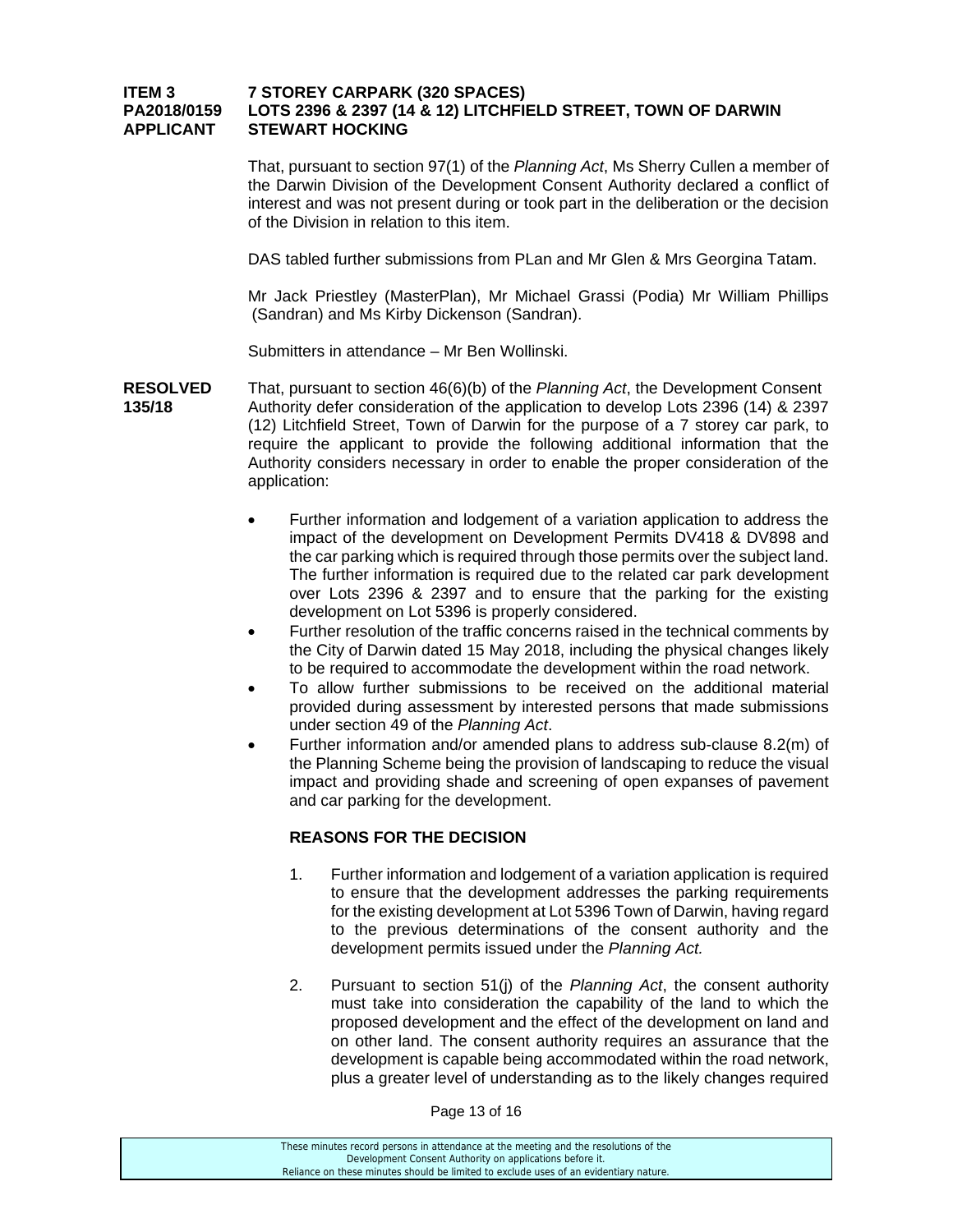to the road network to enable the proper consideration of the application including to appreciate the impact of the development on the site and surrounding area.

3. Pursuant to section 51(m) of the *Planning Act*, the consent authority must take into account any submissions made under section 49, and any evidence or information received under section 50, in relation to the development application. The deferral of the application allows additional time in which public submissions can be received in relation to further material provided during assessment, to ensure an adequate time for review for interested persons and consideration by the consent authority of those submissions. During the original exhibition of the proposal, 4 public submissions were received, plus 1 late submission. Prior to the public hearing, 1 further submission was received citing that insufficient notice was provided to accept public comments.

 Of the original submissions received and of those submissions made in person at the public hearing, the consent authority has taken into account the matters raised. The concerns include the height of the building impacting on the amenity of adjacent lots, that a car park was incompatible and that appropriate separation should be included, that breezes would be reduced, that no landscaping was included, that the building would retain heat, and that the use would create undue noise, cars would be reflective, there would be privacy impacts, that Litchfield Street in inadequate to provide for the development, and also with regards to building requirements. The submissions also proposed instead that spending be made on promoting bicycle access and public transport rather than car parking.

 The authority considers that the purpose of Zone CB (Central Business) is to provide for a diversity of activities, and with a commitment to the separation of incompatible activities. The development of a car park in a mixed use zone is not considered an incompatible land use activity, and amenity should be considered in the context of the mixed use zone in which it is located. The changes made by the applicant during assessment of the application including separating the car park roof from the podium levels of the adjacent buildings by over 5m is noted as addressing the majority of concerns raised and is considered an appropriate degree of separation. One of the 4 submissions received confirmed no further objections to the car park as a result of the design amendments given the applicant has confirmed limits to lighting and the provision of roller doors to secure the building at night. As a result of the submissions received, further information has been requested with regard to the sub-clause 8.2(m) of the Planning Scheme.

 There was also a concern that the application was submitted in two parts (office and car park developments), and whilst each could be separately determined, the authority will proceed with considering both applications in parallel.

Page 14 of 16 4. Clause 8.2(m) of the Planning Scheme requires that developments provide landscaping to reduce the visual impact and provide shade and screening of open expanses of pavement and car parking. Further information in response to this clause should address this requirement.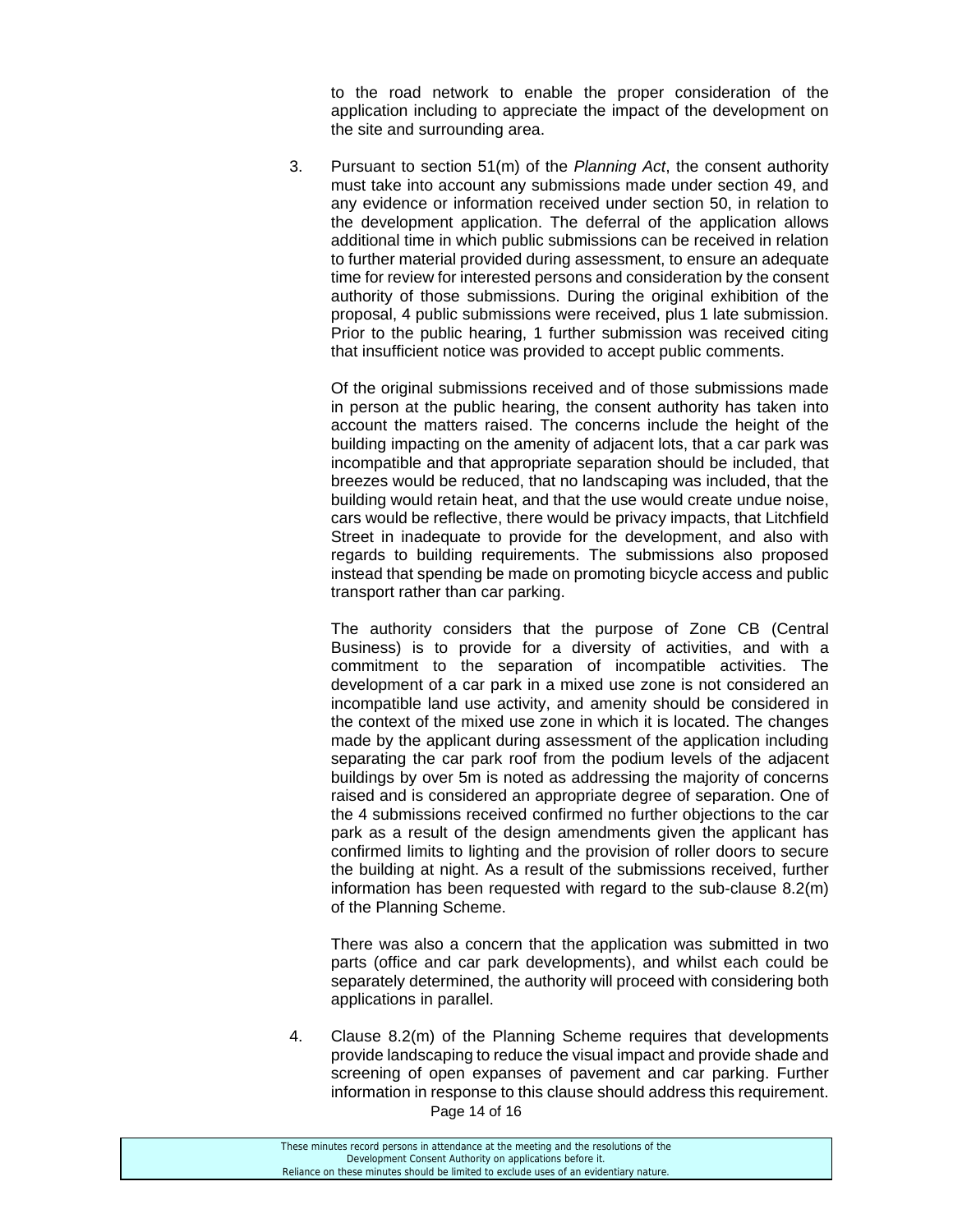The applicant's comments regarding the aisle widths being larger than that typically required through Clause 6.5.3 of the Planning Scheme to allow for appropriate vehicle access are noted. The authority also notes the applicant's commitment to funding to provide an improved pedestrian experience along Litchfield Street at ground level.

- 7. In addition to the deferral of the application, the consent authority made determinations with respect to a number of matters required to be taken into account pursuant to Section 51(a) of the *Planning Act* being the planning scheme that applies to the land to which the application relates.
- (a) The purpose of Zone CB (Central Business) is to provide for a diversity of activities with a commitment to the separation of incompatible activities, and building form and design is expected to be sensitive to the needs to pedestrian movement and facilitate the creation of safe and active street frontages and public places and a vibrant commercial precinct. The car park is generally consistent with the broader intent of Zone CB with above ground car parking being a form of development anticipated. The car park aligns with the siting and mass of buildings as anticipated by Clause 6.3.2 (Volumetric Control in Central Darwin).
- (b) The purpose of Clause 6.3.3 is to promote exemplary urban design in Central Darwin and requires active street frontages, providing awnings, and limiting services at street level. During assessment, revised plans were submitted which represent a significant improvement to the overall design of the car park, including articulated features, depth perception, colour variation and shading treatments to the upper levels. The car park now includes a full length awning to the Litchfield Street frontage and screens to the upper levels of car parking.

 The clause also requires that 75% of the length of the site boundary at ground level is to provide an active street frontage through treatments such as building entrances, windows, landscaping, areas for pedestrians, alfresco dining and also by limiting services at street level. The consent authority has determined that compliance with the 75% active frontage requirement is impractical. Non-active components of the frontage include 2 x fire access stairs, and 2 x lift lobby accesses, plus the driveway which presents as a double width entrance ramp of 11.6m in width. The applicant states that the use as a car park creates a practical limitation in compliance with Clause 6.3.3, evident in the pedestrian and vehicle access requirements for the frontage of the building, and that the double width entrance is required to accommodate the peak car park demand. This is discussed in the traffic impact assessment report submitted with the application and is noted by the City of Darwin.

- (c) Pursuant to Clause 2.5 (Exercise of Discretion by the Consent Authority) of the Planning Scheme, the consent authority may consent to a development that does not meet the standard set out in Parts 4 and 5 of the Planning Scheme where it is satisfied that special circumstances justify the granting of consent.
- Page 15 of 16 (d) Clause 6.5.3 (Parking Layout) ensures that a car parking area is appropriately designed, constructed and maintained for its intended